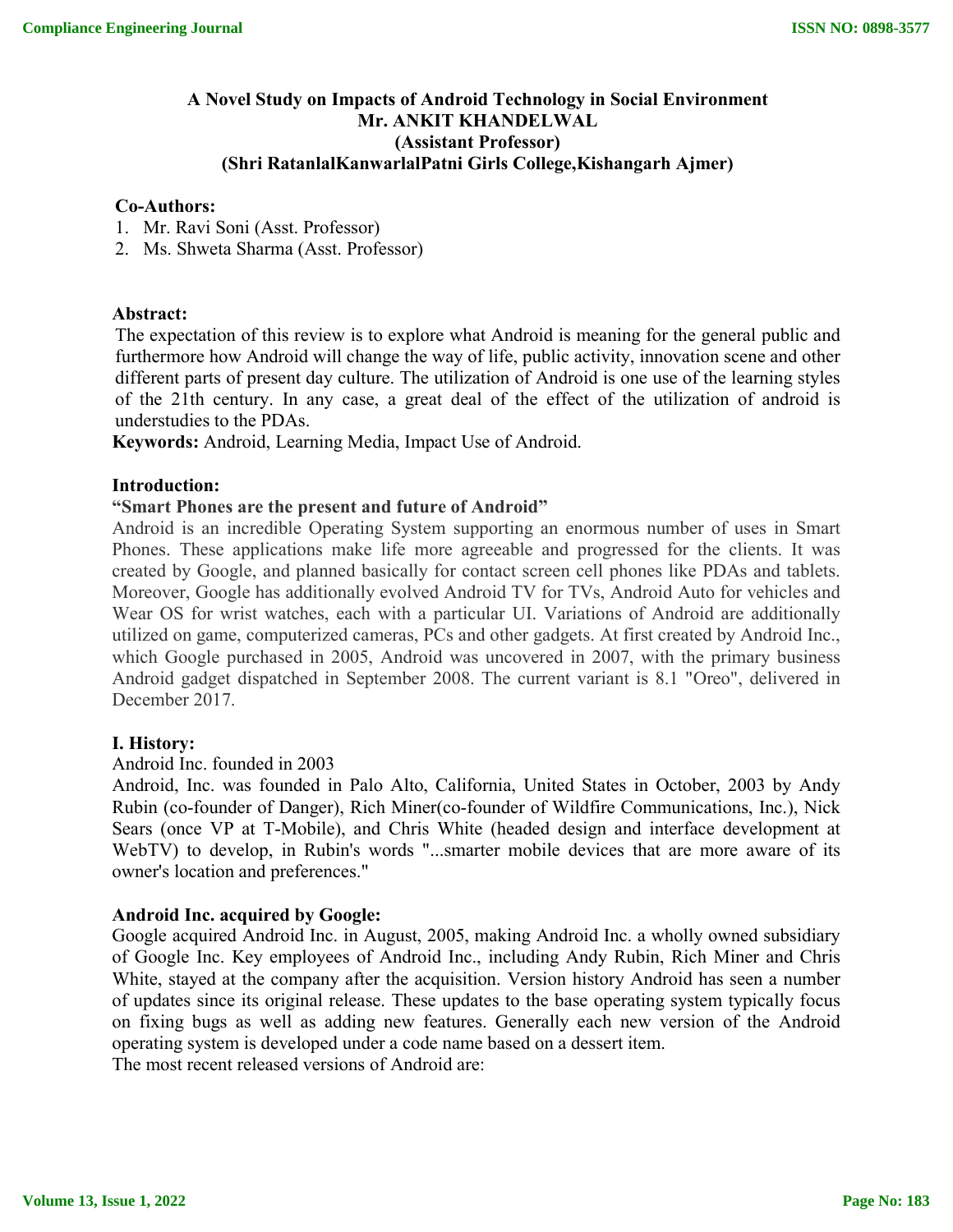| Ice Cream Sandwich <sup>[8]</sup> | $4.0 - 4.0.4$ | October 18, 2011  |  |
|-----------------------------------|---------------|-------------------|--|
| Jelly Bean <sup>[9]</sup>         | $4.1 - 4.3.1$ | July 9, 2012      |  |
| KitKat <sup>[10]</sup>            | $4.4 - 4.4.4$ | October 31, 2013  |  |
| Lollipop <sup>[12]</sup>          | $5.0 - 5.1.1$ | November 12, 2014 |  |
| Marshmallow[14]                   | $6.0 - 6.0.1$ | October 5, 2015   |  |
| Nougat <sup>[15]</sup>            | $7.0 - 7.1.2$ | August 22, 2016   |  |
| Oreo <sup>[16]</sup>              | $8.0 - 8.1$   | August 21, 2017   |  |
| <b>Android P</b>                  | 9             |                   |  |

## **II. ANDROID ARCHITECTURE:**

**The accompanying chart shows the significant parts of the Android working framework. significant Android Each part is depicted in more detail underneath. It comprise of four layers: Application, Application system, the layer beneath is partitioned in two sections: libraries and Android Runtime and the last layer is Linux Kernel.**

|                          |                      | <b>APPLICATIONS</b>          |                                      |                                  |
|--------------------------|----------------------|------------------------------|--------------------------------------|----------------------------------|
| Home                     | Contacts             | Phone                        | Browser                              | $\cdots$                         |
|                          |                      | <b>APPLICATION FRAMEWORK</b> |                                      |                                  |
| <b>Activity Manager</b>  | Window<br>Manager    |                              | Content<br><b>Providers</b>          | View<br>System                   |
| Package Manager          | Telephony<br>Manager | Resource<br>Manager          | Location<br>Manager                  | Notification<br>Manager          |
|                          | <b>LIBRARIES</b>     |                              |                                      | <b>ANDROID RUNTIME</b>           |
| Surface Manager          | Media<br>Framework   | <b>SOLite</b>                |                                      | <b>Core Libraries</b>            |
| OpenGL   ES              | FreeType             | WebKit                       |                                      | <b>Daivik Virtual</b><br>Machine |
| SGL                      | <b>SSL</b>           | libe                         |                                      |                                  |
|                          |                      | <b>LINUX KERNEL</b>          |                                      |                                  |
| <b>Display</b><br>Driver | <b>Camera Driver</b> |                              | <b>Flash Memory</b><br><b>Driver</b> | Binder (IPC)<br><b>Driver</b>    |
| <b>Keypad Driver</b>     | <b>WiFi Driver</b>   |                              | <b>Audio</b><br><b>Drivers</b>       | Power<br>Management              |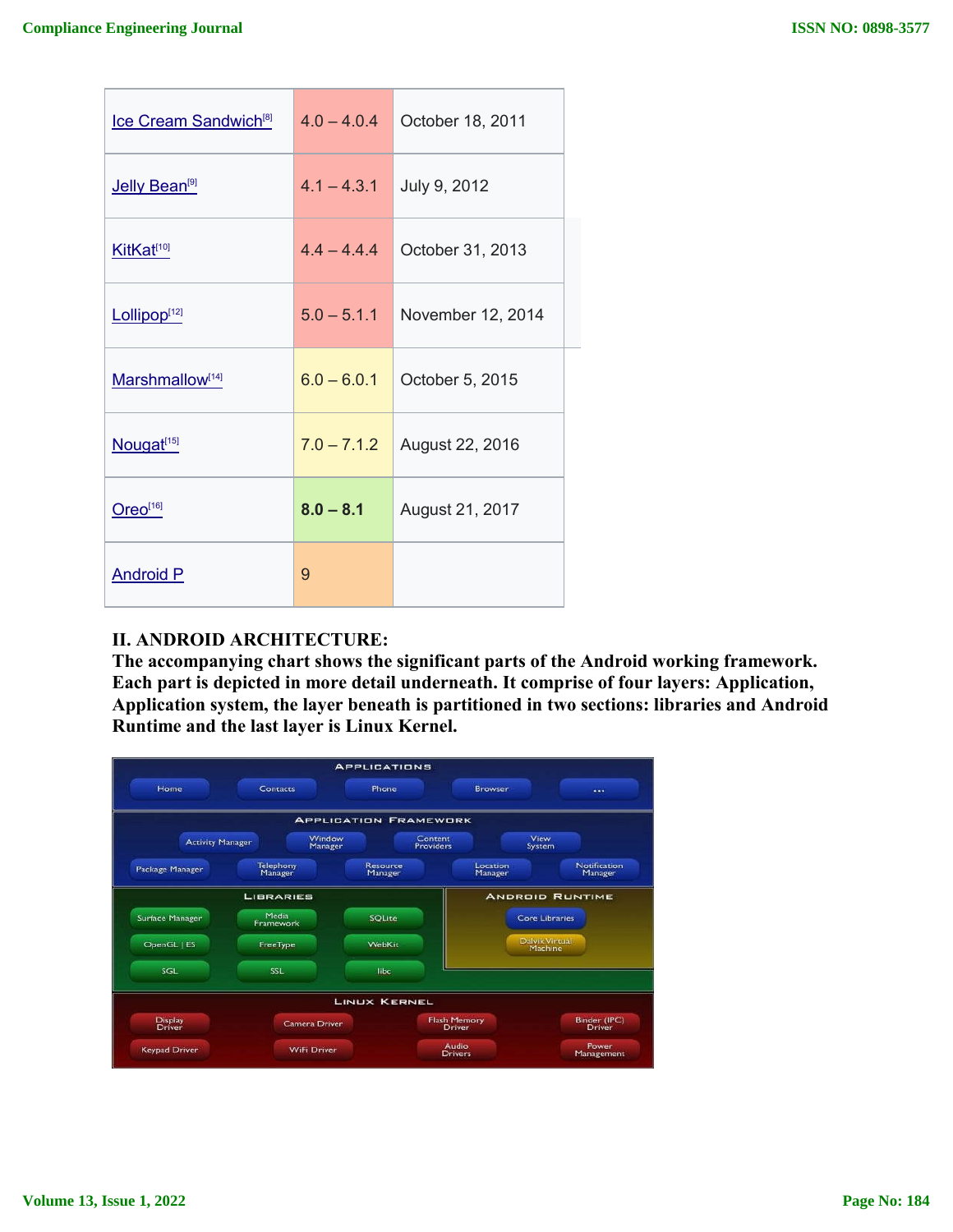**III. Employments of Android Technology:**

**Understanding the employments of android innovation would cause us to acknowledge how it turned into the innovator in portable and processing gadgets. Employments of android innovation rest with cell phones, however essentially material with a wide range of versatile registering gadget. Employments of Android Technology in cell phones, tablets, performing multiple tasks and open source stage, in maps and in music as ringtone are the couple of reason of acquiring ubiquity of the utilization of android innovation in PDAs.**

## **a. Performing various tasks**

Performing various tasks is the most conspicuous benchmark of portable and processing gadgets. How much, how precisely, how quick and consistently a gadget can change between various applications to address the various necessities of the client that is simply the inquiry that decides the buying soul.

## **b. Extraordinary perusing experience on the cell phones.**

Android gives different stages to perusing, while think about IOS of Apple Inc., Safari is the main program accessible. Having various programs the general perusing experience is far quicker as per different master gatherings and client surveys around the world.

## **c. Being open source stage the utilization and advancement both are tremendous**

Android innovation is an open source stage and thusly a large portion of the world's cell phone producers. Probably the best utilization of android innovation is this tremendous draw of new explores on its open stage that really is applicable for pushing the wilderness of new age figuring innovation.

## **IV. Why to choose android**

**1. Applications:** Android has numerous applications, there are in excess of 40,000 applications accessible, both free and paid. Beginning from the games, climate, business, schooling, diversion, finance, wellbeing, sports, way of life, transport, and considerably more. This multitude of utilizations can be found available by downloading. Android additionally open a stage for foster inventive versatile correspondences.

**2. Costs than Appearances:** With Prices that not costly with the particulars that contend, is one of the motivation behind why many individuals pick Android cell phone. With the developing assortment of gadgets that help Android, the more choices and the cost likewise shifts.

**3. Top notch Smartphone:** Another motivation behind why picking Android is on the grounds that Android cell phone gives great quality. On the costly telephones you can observe the touch screen, quick web association, GPS, different applications and others highlights. Yet, on an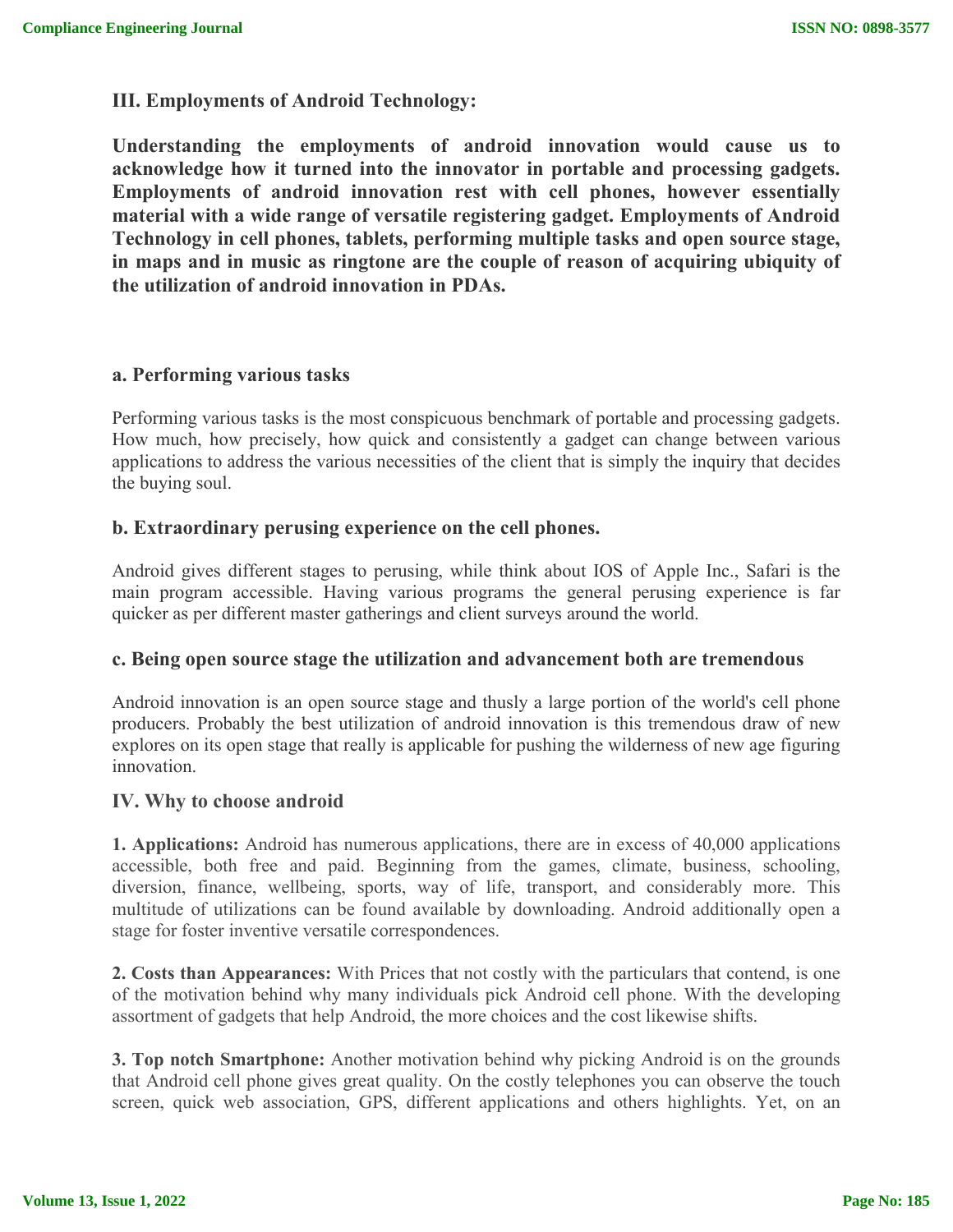Android telephone you can observe these elements, which can be considerably more top notch to make Android as a cell phone.

**4. Person to person communication:** Android gives an interpersonal interaction like Facebook, Twitter, Skype, and others. Android permits clients to interface with one another with comfort. Also empower you to impart online in Google Talk; you should have a Google record or Gmail.

**5. Allowed to Choose ROM:** Advantages of Android is that you are permitted to do imprison breaking or choose and introduce the ROM that you need. This is an ideal justification behind certain individuals pick Android. Also you can make your own subjects as indicated by your desires. Custom ROMs are sanctioned by Android.

**6. Media:** These reasons are likely the most liked by Android clients, sight and sound. Yes, we can mess around, watch recordings, and peruse the web, open Facebook, Twitter with a wide screen that can be set zoom in and zoom out essentially by contacting the screen. There are numerous media applications that we can get free of charge like video player, genuine player beta, and others.

**7. UI:** Android cell phone UI is profoundly intelligent, alluring and never persuade exhausted to be investigated. Notwithstanding cell phones, the Android-based gadgets, for example, tablet additionally have a smooth UI. On the off chance that you have an interest in introducing your cell phone show, promised you won't ever get exhausted to attempt to learn.

**8. Google items:** Almost nobody can uncertainty of Google items. All web clients know Google and notoriety. All applications and component based Google that coordinates effectively going from messages, contacts, Google Talk, Google Maps, Google Docs is practically all open source, the hidden motivation behind why we picked our Android





.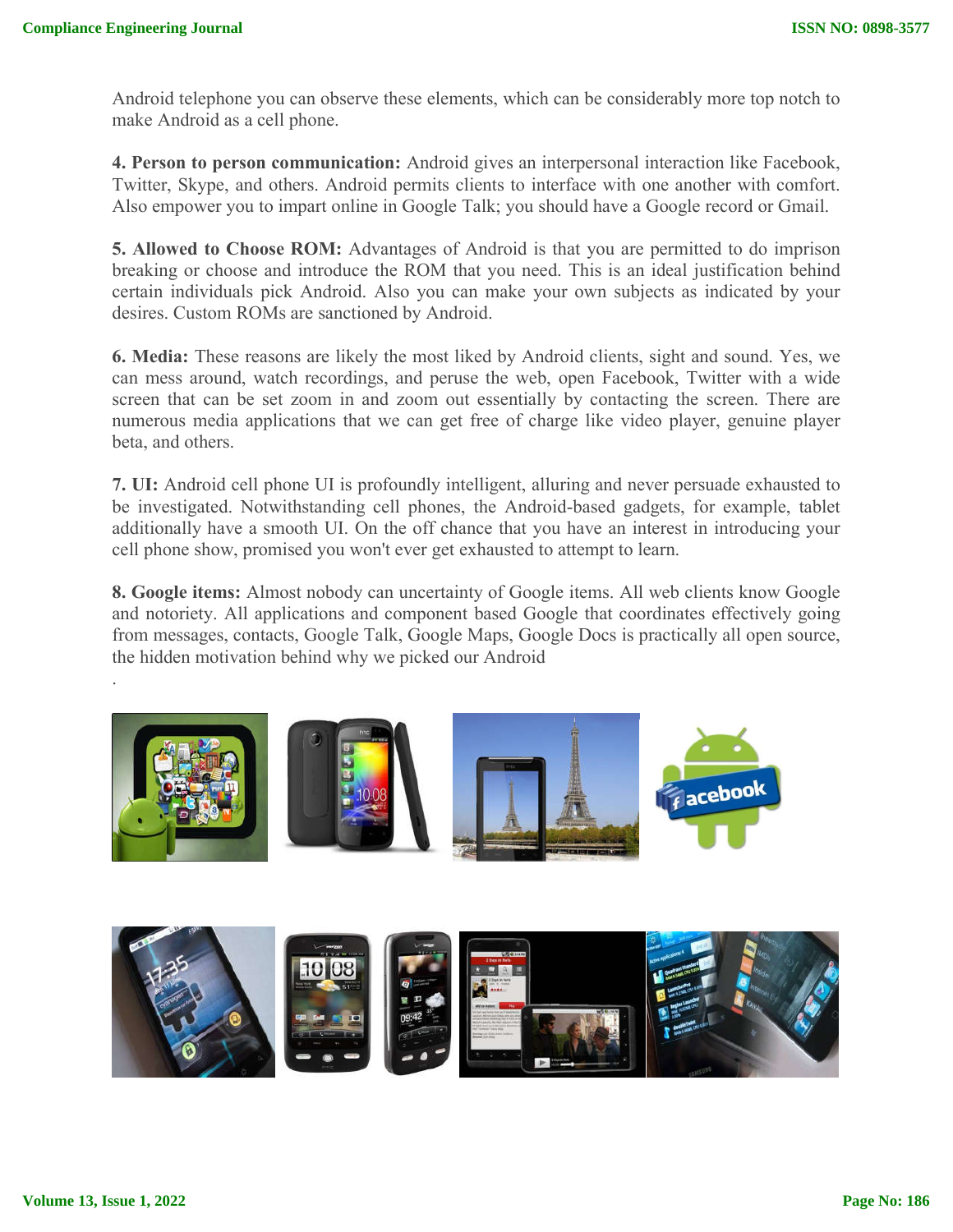# **V.** Social Impact of Android Smartphones

The manner in which individuals get together, convey, and construct connections have radically changed because of the far and wide utilization of cell phones. Cell phones have filled the development of online media stages like Facebook, Twitter and Instagram. It permitted reintegration of individuals with extraordinary requirements, older, and others with inabilities into society.

## **Psychological Impact**

In the high speed world that numerous customers face today, using time productively is significant. Cell phones take into consideration simple booking of activities. Therefore a great many individuals depend on their Android Smartphones to deal with their bustling lives.

## **Negative Impact**

The Android application store is available to each distributer. It's more straightforward to get applications distributed in the Play Store as the space isn't consistently observed. Thusly, most Android applications are crazy and furthermore not malware-evidence.

While Android's open-source nature makes it simple to modify any Android gadget, a similar perspective likewise ends up being a negative characteristic as programmers don't need to bang their heads for a really long time together to get past the framework and play spoilsport.

• Android OS is decentralized, or there's no zenith overseeing body since the genuine forms running on outsider gadgets are redone. This outcomes in absence of help or help for clients during errors or complaints.

Information access isn't limited and has no pressure, so they can be harmed when a client of downloading enormous records.

# **Positive Impact**

Some advantages smartphones provide – better means of communication, learning options to users, great exposure to the latest things, ways to personality development, simple ways to access applications, ideas to succeed in business, platforms to grow their applications, and more.

## **VI. Important Statistics on Android Smartphones**

While there is an amazingly enormous market for cell phones, two names stay to be the top decisions for the vast majority of the purchasers – Android or Apple IOS. Android stays to be the most famous versatile working framework on the planet. It is the versatile stage for the computerized monster Google. Dissimilar to Apple IOS, Android isn't attached to any equipment producer, which helps support its development dramatically. Among the 3.5billion cell phone clients, around 2.5 billion use Android. That is basically 75% of the market.